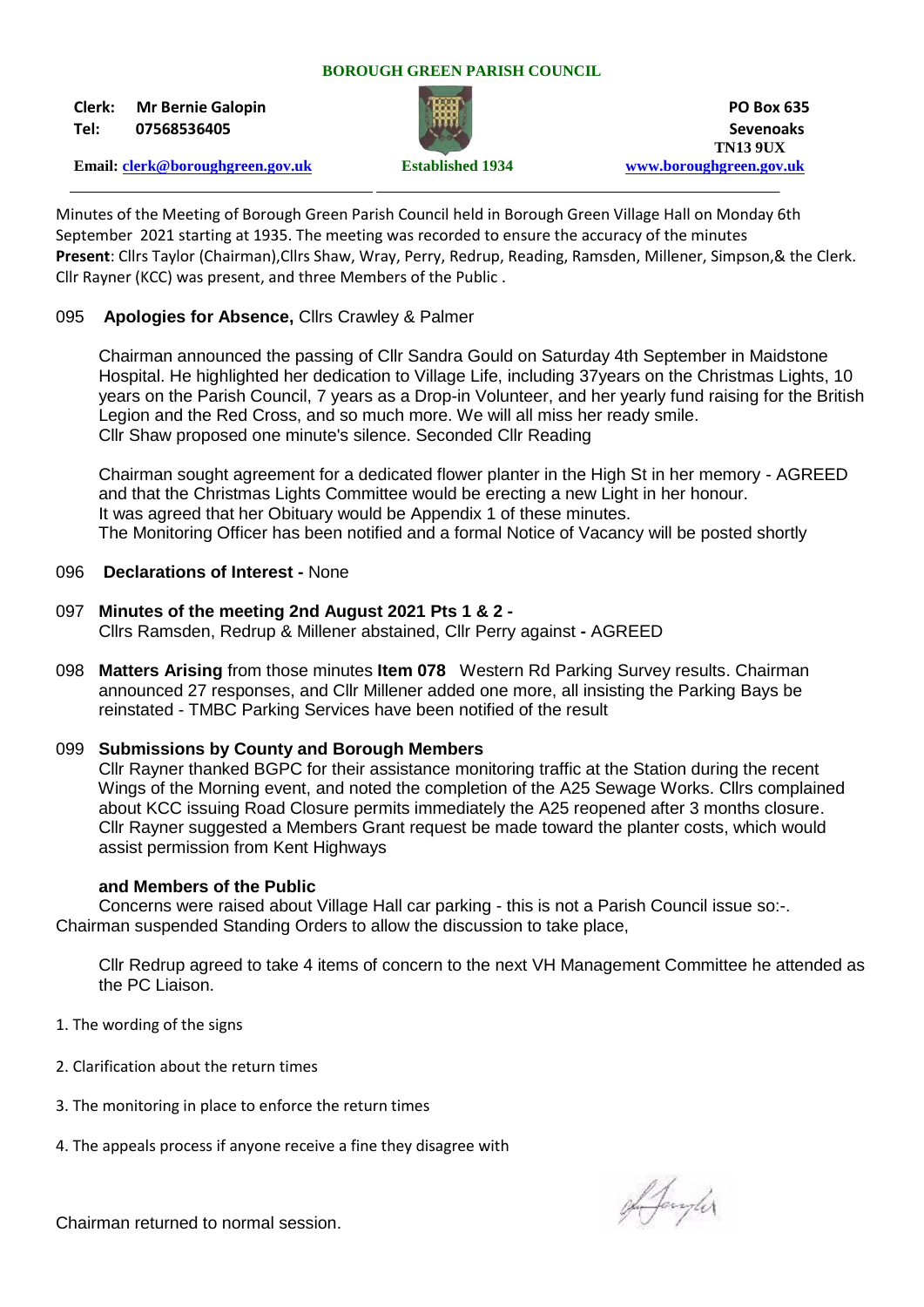4 Members of the Revamp Committee arrived and updated the PC on their progress, including two new donations amounting to £6000, and outlined their plans for the Table Top sale 25th September. Clerk updated members on the financial position, that the underwriting of the project was still some £23000 short of total, but there was considerable funding promised that would fill the gap, but we had ensured that construction would begin in October as planned.

 Clerk Tabled a Memorandum of Understanding between the PC and the Committee - AGREED Signed by Revamp Committee and Parish Council. (Appendix 4)

## 100 **Planning Matters** to hand

(i) To note Planning Notices as circulated

(ii) Current applications and responses circulated

**TM/21/01978/FL Perexa 27 Annetts** 2 storey extensions, ground floor rear ext- *No Observations* **TM/21/01765/PDVLR 11 Wye Road** Residential Extension Perm Dev Rights- *No Observations* **TM/21/01922/FL Southways 35A Staleys Road** Demolition of existing dwelling, erection of 4 detached dwellings with associated access, parking and landscaping - *No Observations*

**TM/21/02115/TPOC 4 Monckton Road** T1 - Common Lime - Crown lift to 5 metres from ground level to allow light into rear garden - **Objection** - *This tree is important to the aspect of the Recreation Ground, Chairman to write to TMBC requesting advice from the Tree Officer for a less drastic scheme.*

## 101 **Potters Mede**

- (i) To note pitch works top dressing  $£460 + vat AGREED$ 
	- Top pitch top dressing next season
- (ii) Quote for wild flower seeding awaited

# 102 **Recreation Ground**

- (i) Play Area Revamp as above
- (ii) Fencing quotes Play Area moved to Part 2

 (iii) There had been complaints from some JFC parents about grass cuttings on the pitch. It was caused by an unfortunate coincidence of "Bee Friendly" grass management, and mower failure at a crucial time. PC is investigating a new more robust mower for the new season. AGREED BGJFC Grass cuttings - letter from BGJFC Chairman thanking the PC for its efforts Appendix 2

### 103 **Village Enhancements**

- (i) Update on Crowhill, Staley's and Toilet Land Transfers completed
- (ii) Update on IQE Land Transfer & fencing quote (discussed Pt2) £2380 +vat AGREED
- (iii) A25 Gateway Legal Challenge Part 2
- (iv) To note hedge cutting various, some additions for next year to be advised Landscape Services admit annual flail mowing at Harrison Rd was too early, will be end of September next year with Crowhill and IQE as well if Wildlife Trust so advises
- (v) Mrs Win Miles IQE donation for bulbs Organise Volunteer Day for Planting, Chair to ask Canham Homes for permission and a donation, PC to provide a further £100 for bulbs - AGREED
- (vi) Platt Gateway replacement AONB Sign £84.89+vat AGREED Cllr Reading proposed a new Gateway at Hazelbourne access to Darkhill Rd. Chairman to contact Crest Nicholson
- (viii) Green Space review in progress. To note website Green Space page.
- (ix) Kent Wildlife 1 day survey and advice £250, Crowhill, IQE & Harrison AGREED

# 104 **Financial Matters**

- (i) Clerk's RFO report
- (ii) PKF Littlejohn AGAR Report and invoice. Chairman thanked the Clerk for the transformation of the accounts arriving at this moment when we attained a clean bill of health from both Internal and External Auditors
- (iii) Bank Reconciliations 31 August circulated and noted
- (iv) Electric Van update Current quotes circa £430-460, less fuel savings Clerk to continue to arrange lease AGREED
- (v) To approve Payment List as circulated. Appendix 2 Invoices checked by Cllrs Ramsden & Redrup

Afangler

Proposed Chairman, Seconded Cllr Reading - AGREED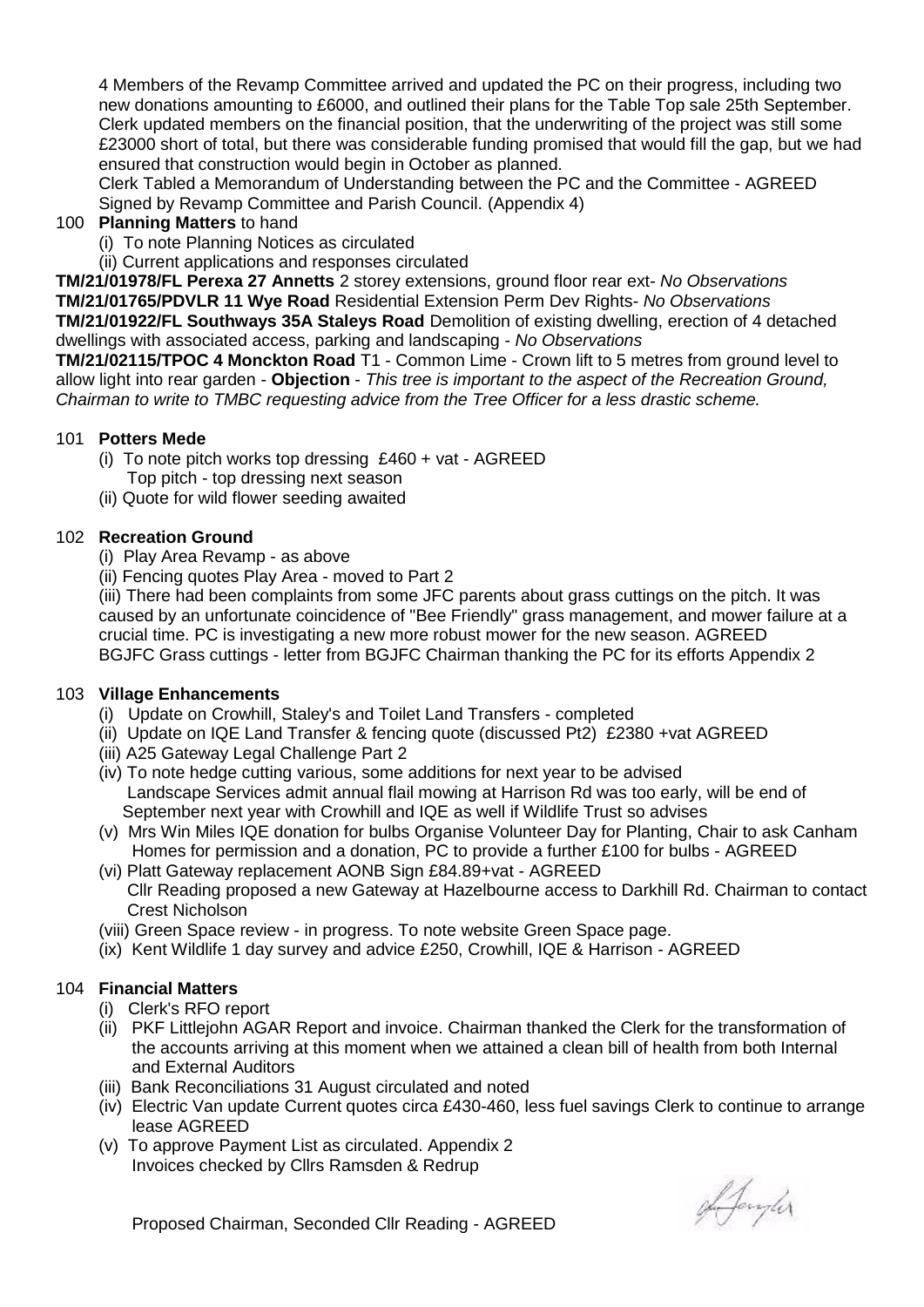Chairman proposed a 5 minute comfort break 0850

## 105 **Website & Social Media**

 (i) Facebook - It was agreed that if any member was concerned about a post, they would refer to another member for a second opinion before any deletion

## 106 **TMBC Local Plan**

 (i) TMBC Planners have offered to meet all PCs to give a presentation on the "New" Local Plan, agreed to ask for such a visit, and to contact other Parish Alliance members proposing they all do so separately

## 107 **Highways & Streetlighting**

- (i) Update on A25 Askew Bridge Sewage works Completion noted
- (ii) Update on Waste Services creeping very slowly back to normal
- (iii) Quarry Hill Injury Claim Not a Parish responsibility-referred to KCC Legal
- (vi) Cllr Millener asked that the Winter Plan be updated

## 108 **Quarries & Landfills**

(i) No report

109 **Councillors Reports from outside Bodies** (max 3 min)

(i) Cllr Redrup to refer resident's parking concerns to VH Management

## 110 **Future Dates**

- (i) Date of next meeting **Monday 11th October 2021** (note 2nd Monday)
- (ii) Parish Office

At all other times contact the Clerk using the details above

111 **Exclusion of Public and Press:** Pursuant to Section1(2) of the Public Bodies (Admission to Meetings) Act 1960 Chairman to move that the press and public be excluded from the remainder of the meeting during consideration of any item. Members are reminded that any release of information from a Part 2 discussion is contrary to the Standards Code and an offence under the above Public Bodies Act.

Chairman closed the public session and moved to Part 2 0928hrs

# **Appendix 1 Councillor Sandra Gould - Obituary**

It is my sad duty to inform you that Sandra passed away at 5am 4th September in Maidstone Hospital surrounded by her family. She has suffered considerable ill health in recent years but remained cheerful and involved in the community until the very end. She leaves her husband, Richard, three children, Kevin, Martin and Tessa, and six grandchildren.

She was a dedicated Mum and Gran, but always found time for her community and friends, in a quiet unassuming way, largely unnoticed.

We have no clear records of when the Christmas Lights began , but it was at least 36 years ago, and Sandra was one of the first volunteers when the idea was hatched in the Fox & Hounds, and she slowly grew into a mainstay of the Christmas Lights serving many years as Chair. She was the one arranging the Stalls and the Fairground, selling raffle tickets, and cooking the Lights Crew breakfasts, buzzing about behind the scenes keeping everyone on track. She joined the Parish Council in 2011, and even during her illnesses and absences was crucial in keeping the finances on track. She dearly wanted to attend one last meeting to resign in person, but that was sadly denied. She was one of the first volunteers for the Drop-in Youth Club in 2002, and never missed a week until it closed in 2009.

Every year she would be out selling Poppies for Remembrance Day, collecting door to door for the British Legion and the Red Cross, and even found time to pound the pavements for the "Sponsor a Bulb" Christmas Lights fund. Sandra was never without a smile, a quiet and self effacing lady, whose loss will hit this community very hard, and we are all proud to have known her, and proud to be able to call her our friend.

of Janyler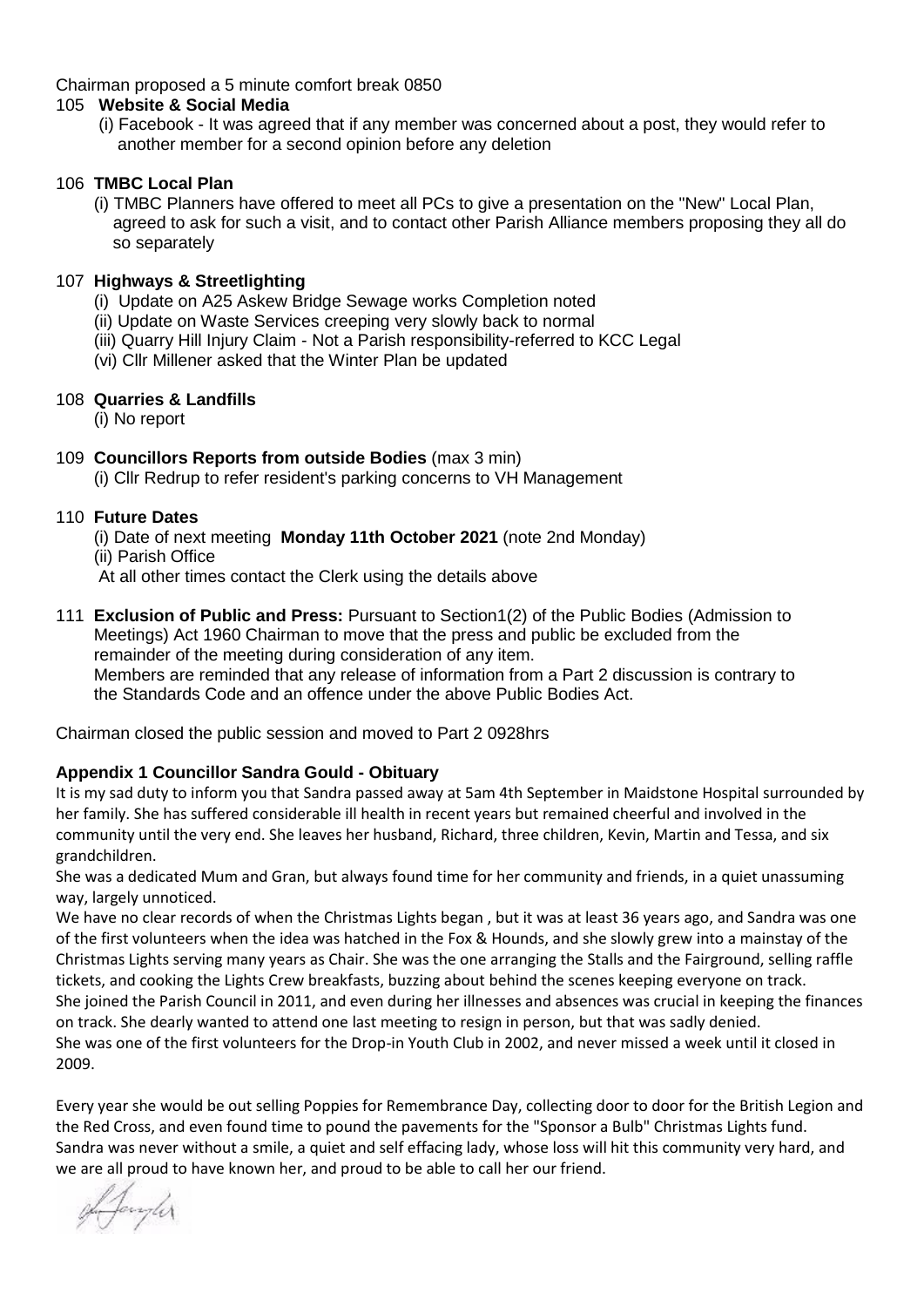#### **Appendix 2 - Borough Green Junior Football Club**

**From:** Howard Passingham BGJFC **Sent:** 06 September 2021 13:08 **To:** mike taylor <mike.taylor@boroughgreen.gov.uk>; clerk@boroughgreen.gov.uk **Subject:** Re: Recreation ground pitch

Afternoon Mike

XXXX XXXX does not represent BGJFC in any formal capacity and any observations of comments must be taken from a disgruntled parent standpoint.We, BGJFC, understand the Parish Council's circumstances and support the work you undertake.

Kind regards Howard

#### **APPENDIX 3** - PAYMENT LIST & RECONCILIATIONS

| <b>Staff Salaries</b>                       | 4340.9  |
|---------------------------------------------|---------|
| <b>HMRC</b>                                 | 3063.44 |
| <b>KCC Pensions</b>                         | 1013.78 |
| <b>Online Banking Payments</b>              |         |
| PKF (External Audit)                        | 720     |
| Warner, inv 3005788                         | 436.8   |
| Commercial Services, inv LS200962           | 679.99  |
| Greentumb, inv 184390                       | 22.5    |
| Kent Aluminium, inv 13120                   | 9       |
| BGVH (Table-top sale)                       | 76.8    |
| BGVH Rent, July to Sept, Inv 7/21           | 709.05  |
| BGVH luncheon club 2, July - Sept, inv 5/21 | 315.9   |
| MAS Cleaning, inv 1903                      | 159     |
| Expenses - Rob Springett                    | 206.91  |
| <b>Expenses - Barry Glew</b>                | 134.92  |
| <b>Monthly Direct Debits</b>                |         |
| <b>PWLB</b>                                 | 2752.67 |
| Zen Internet                                | 10.79   |
| Bank Charges *                              | 19.03   |
| ALD <sup>*</sup>                            | 301.32  |
| $E$ -On $*$                                 | 468.07  |
| <b>TMBC</b>                                 | 57      |
| EDF Energy *                                | 443     |
| <b>EDF Energy</b>                           | 13      |
| Wex $*$                                     | 5.4     |
| * DD amounts may vary on a monthly basis    |         |

| <b>Total Payments</b> | 15959.27 |
|-----------------------|----------|
|                       |          |

**Signatures** Cllr Redrup, Cllr Ramsden

nyler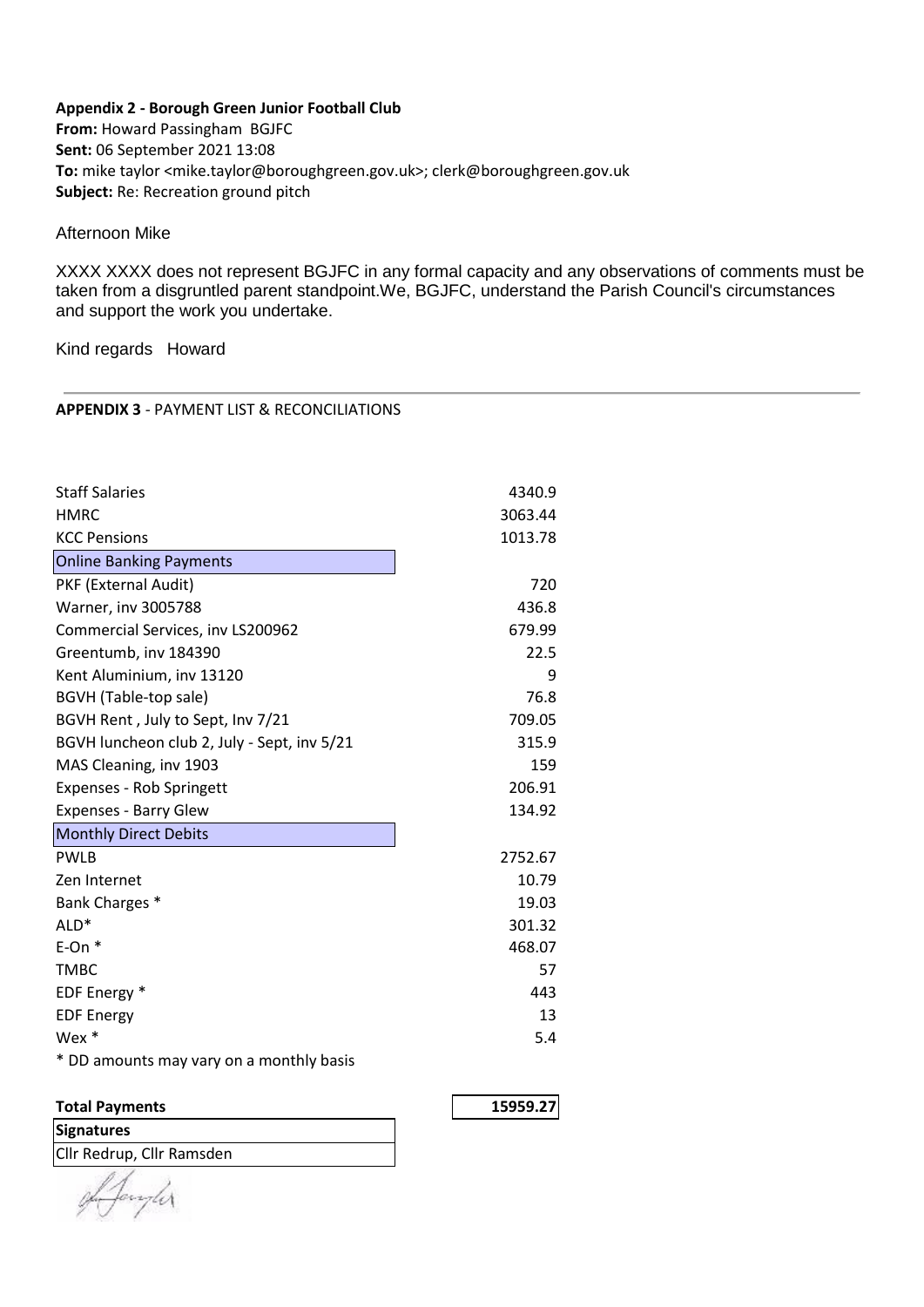#### **Memorandum of Understanding BG Park Revamp Project (Revamp Group) and Borough Green Parish Council "The Playground Project"**

### **Aim**

To ensure the installation of a high quality and inclusive children's playground which will support, and be enjoyed by, our communities and future generations through its use.

### **Vision**

To work effectively as a partnership to ensure the best quality of playground is installed by contractors by the most cost-efficient means.

### **Parties**

- 1. Borough Green Parish Council (BGPC)
- 2. BG Park Revamp Project (Revamp Group)

#### **Scope**

This MOU is not a contract between the parties, however, it sets out the minimum expectations and responsibilities of both parties, together with the key arrangements. It becomes active immediately and supersedes and replaces any previous arrangements between the parties.

#### **Arrangements**

Contracts with Third Parties

- 1. All contractual arrangements in this project are between BGPC and the selected contractors. (In this case, Eibe for the playground and a contractor for the fences).
- 2. The Revamp Group will not have any contractual liability.

#### Financial

- 1. BGPC has agreed to donate £25,000 for the project.
- 2. BGPC has agreed to underwrite the project for an additional amount of £17,000. If the cost difference exceeds £17,000 BGPC will seek permission from its members to increase the amount to be underwritten after other funding opportunities have been explored.
- 3. BGPC has agreed to pay £5,000 to Enovert in consideration for their grant of £50,000.
- 4. BGPC will use the £50,000 grant from Enovert for the purpose of the project.
- 5. All funds raised by the Revamp Group and BGPC through external donors and fundraising will be used for the purpose of the project.
- 6. The Revamp Group will transfer all money raised for the project to BGPC upon request.
- 7. All VAT recoverable will be utilised by BGPC to offset the project costs and underwriting pledge.
- 8. BGPC will pay for the removal of the existing fence and installation of the new fence and gates.
- 9. The Revamp Group will continue to raise funds until the project end, i.e. when the construction of the playground is complete. The Revamp Group will continue to 'mop' up any fundraising efforts already commenced after this date if necessary.

#### Fixed Assets

- 1. The new assets will be owned by BGPC and recorded in their Fixed Asset Register.
- 2. BGPC will continue to maintain the assets after installation and incur all financial costs that are not met or recovered through warranties/guarantees included by Eibe. This will involve regular inspection and maintenance of the assets.

### Project Management

- 1. Working together is key in this project and communication, consultation and engagement between the parties and contractors at all stages is greatly encouraged and expected.
- 2. Eibe will project manage the removal of existing assets and installation of new assets.
- 3. Other project management responsibilities will be on an equal basis with shared responsibility between BGPC and the Revamp Group:
	- BGPC will prioritise all financial and contractual matters.
	- The Revamp Group will prioritise all fundraising and playground design compliance.
	- Both parties will manage promotion and publicity equally and together.
	- These responsibilities will be carried out by the BGPC Clerk & Chair of the Revamp Group.
- 4. All representations to third party contractors will be governed by BGPC due to contractual arrangements.

Afangler